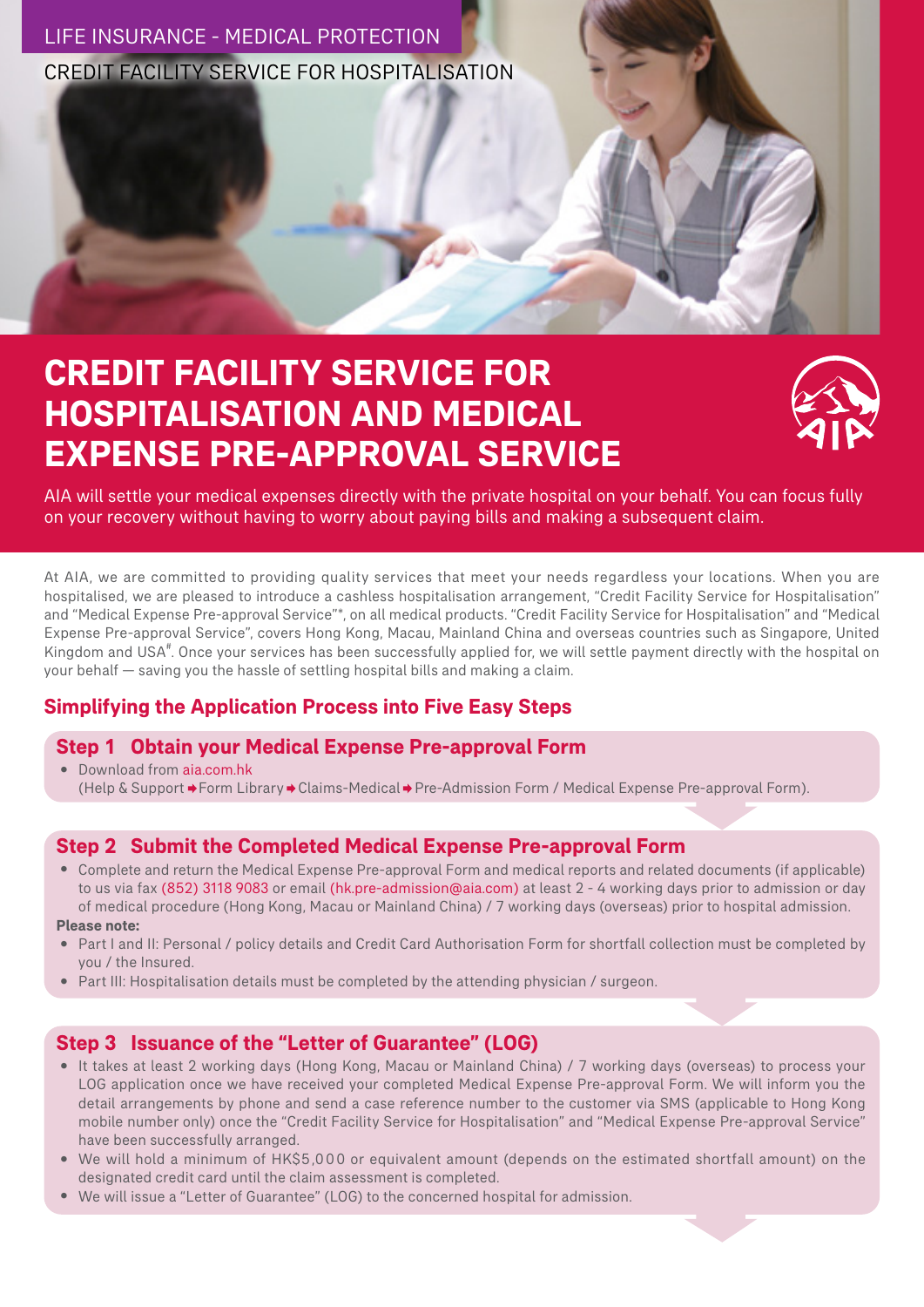CREDIT FACILITY SERVICE FOR HOSPITALISATION

## **Step 4 Upon Admission**

‧ Please present the Insured's personal identification documents to the hospital for verification.

## **Step 5 Upon Discharge from the Hospital**

- At discharge, the Insured is only required to sign the Medical Claim Form provided by the hospital. The hospital will send the invoice directly to us. We will settle the invoice on your behalf and calculate the claim entitlement.
- ‧ If the hospital expenses incurred have exceeded the eligible claim amount, a Shortfall Notification will be sent to you, and the shortfall amount will be charged to the designated credit card 14 days from the date of the notification.
- ‧ For oversea hospitalisation, depending on your selected provider / hospital, you may be asked to settle your charges including but not limited to the amount exceeding the credit limit stated in the letter of guarantee and any co-payment.



# **List of Hospitals**

The "Credit Facility Service for Hospitalisation" and "Medical Expense Pre-approval Service" will be available at the following 13 private hospitals in Hong Kong and Macau:

#### **Hong Kong HK Island**

- ‧Hong Kong Sanatorium & Hospital
- ‧St. Paul's Hospital
- ‧Canossa Hospital (Caritas)
- ‧Hong Kong Adventist Hospital – Stubbs Road
- ‧Matilda International Hospital
- Gleneagles Hong Kong Hospital

#### **Kowloon**

- St. Teresa's Hospital Hong Kong
- ‧Hong Kong Baptist **Hospital**
- ‧Precious Blood Hospital (Caritas)
- ‧Evangel Hospital

## **Macau**

**The New Territories**

Adventist Hospital – Tsuen Wan ‧ Union Hospital

‧Kiang Wu **Hospital** 

# **Mainland China and Overseas**

For the list of applicable hospitals in different regions, please visit **www.aia.com.hk/cashlesshospitalisation**

Eligible individual medical protection insurance plans for overseas cashless hospitalisation, please visit **www.aia.com.hk/overseascashlesshospitalisation**

# **Frequently Asked Questions**

#### **1. What happens upon discharge?**

At discharge, the Insured is only required to sign the Medical Claim Form provided by the hospital. The hospital will send the invoice directly to us, and we will settle the invoice on your behalf and calculate the claim entitlement. If the hospital expenses incurred have exceeded the eligible claim amount, a Shortfall Notification will be sent to you, and the shortfall amount will be charged to the designated credit card 14 days from the date of the notification. For oversea hospitalisation, depending on your selected provider / hospital, you may be asked to settle your charges including but not limited to the amount exceeding the credit limit stated in the letter of guarantee and any co-payment.

#### **2. Why would there be a shortfall?**

A shortfall occurs when hospitalisation charges incurred exceed the entitlement, or when a service listed in the hospital invoice is not covered. An itemised list of charges will be attached with the Shortfall Notification.

#### **3. How is a shortfall settled?**

In case of a shortfall, a Shortfall Notification will be sent and the designated credit card will be automatically charged with the shortfall amount 14 days from the date of the notification. Alternatively, the shortfall may be settled by cash, cheque or electronic payments. For oversea hospitalisation, depending on your selected provider / hospital, you may be asked to settle your charges including but not limited to the amount exceeding the credit limit stated in the letter of guarantee and any copayment. To find out more, please visit our website http://www.aia.com.hk. If for any reason the shortfall is not settled within 14 days, a Shortfall Reminder Notification will be issued. All of the Insured's and your further claim reimbursements, the Credit Facility Services and the Medical Expense Pre-approval Service will be temporarily suspended.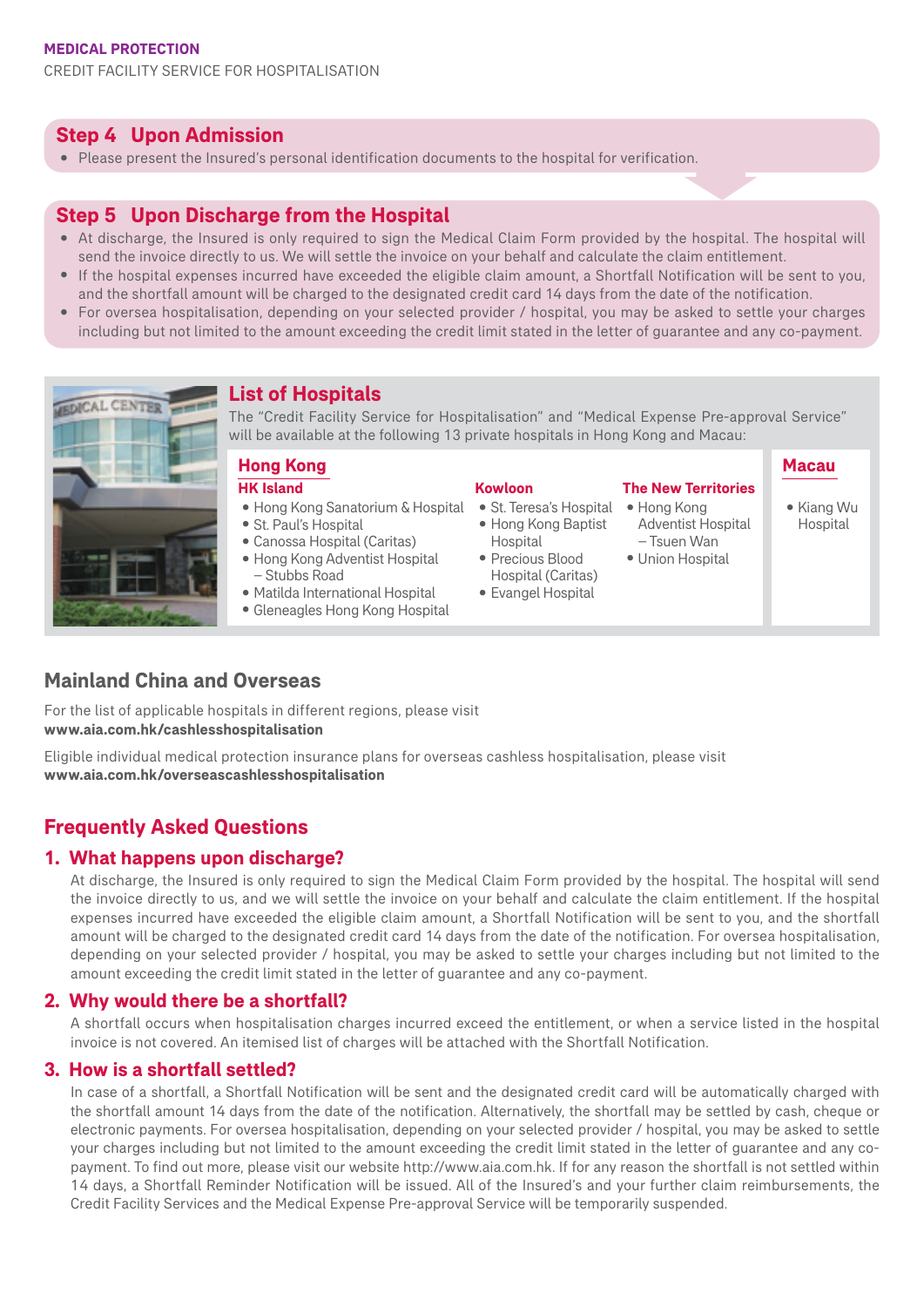# **4. Why was the "Credit Facility Service for Hospitalisation" and "Medical Expense Pre-approval Service" not processed successfully?**

There may be a number of reasons why the application could not be arranged, including but not limited to the following:

- i. The hospitalisation is not medically necessary
- ii. The treatment / surgery rendered by the attending physician is not medically necessary
- iii. The doctors' charge is not reasonable and customary
- iv. The hospital is not on the list of hospitals for this service
- v. The Medical Expense Pre-approval Form contains insufficient information, such as missing credit card details and / or insufficient admission information provided by the attending physician / surgeon
- vi. The reason for admission falls under an exclusion in the policy
- vii. There is an overdue shortfall from a previous LOG arrangement
- viii.Geographical restriction clause applied in the medical protection insurance plan
- ix. Please contact AIA if no credit card can be provided

# **5. How will AIA notify me if the "Credit Facility Service for Hospitalisation" and "Medical Expense Pre-approval Service" cannot be arranged?**

We will inform you and the Insured (if applicable) by phone and provide the reason(s) for the decline. If the application is declined, you should pay the hospital bill first and file the claim with us using the Medical Claim Form.

# Please contact the relevant licensed bank staff or call AIA Customer Hotline for details





- \* The "Credit Facility Service for Hospitalisation" and "Medical Expense Pre-approval Service" are not a contractual service but an administrative arrangement offered in our absolute discretion in respect of covered expenses incurred during the Insured's Confinement in Hospital. It is subject to termination at any time without AIA's prior notice
- The "Credit Facility Service for Hospitalisation" and "Medical Expense Pre-approval Service" in some regions are limited to specific individual medical protection insurance plans and it is subject to change from time to time. For details, please visit AIA corporate website at www.aia.com.hk/cashlesshospitalisation.

Overseas cashless hospitalisation service is only applicable to the policies issued in Hong Kong.

For details of protections, terms and conditions of the related medical protection insurance plans, please refer to the respective product brochures.

This brochure is for reference only. Please refer to the Policy contract for the definitions of capitalised terms, and the exact and complete terms and conditions of coverage.

"Hong Kong" and "Macau" herein refer to "Hong Kong Special Administrative Region" and "Macao Special Administrative Region" respectively.

"AIA", "AIA Hong Kong", "the Company", "we", "us" or "our" herein refers to **AIA International Limited** (Incorporated in Bermuda with limited liability).